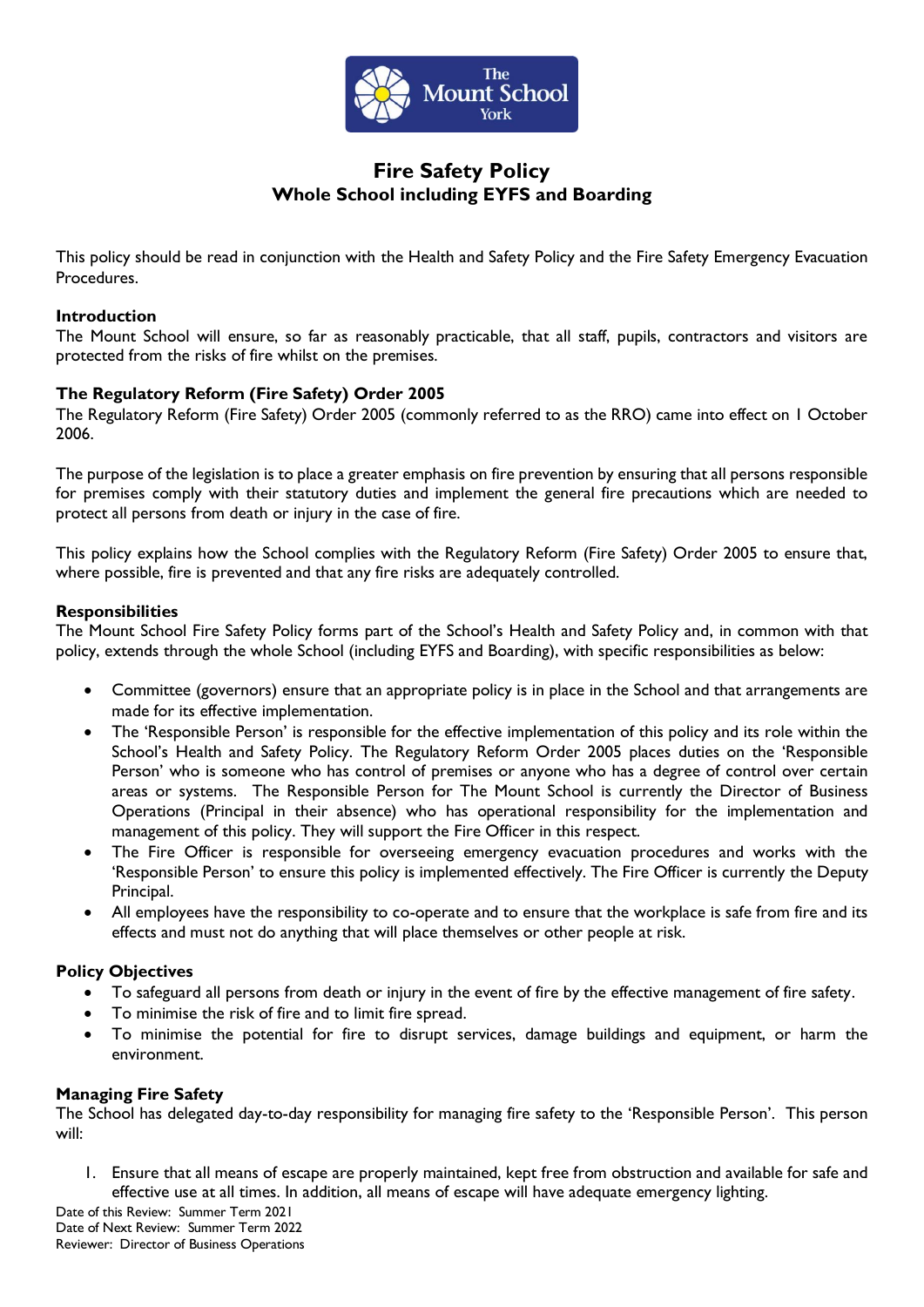- 2. Provide and maintain in working order all fire-fighting equipment and devices including:
	- a) fire detection and alarm systems
	- b) emergency lighting systems
	- c) fire-fighting equipment
	- d) notices and signage relating to fire procedures
	- e) means of escape, taking into account the needs of any disabled users
- 3. Carry out a Fire Risk Assessment for School buildings and operations to ensure that the School's facilities are compliant and implement any remedial tasks or improvements identified in the Fire Risk Assessment.
- 4. Provide appropriate instruction and training for all School staff on the action to be taken to protect people and property including regular fire evacuation practices for the whole School and Fire Marshall training for key staff.
- 5. Ensure that all staff, students, contractors, visitors and third-party hirers are made aware of and comply with the School's fire procedures.
- 6. Identify any special risks, for example, the storage of hazardous materials, and put in place appropriate procedures to minimise the risks.
- 7. Liaise with third-parties including external health and safety advisors, the emergency services and the School's insurers to ensure that best practice for fire prevention and procedures are in place.
- 8. Keep records of the Fire Risk Assessment and its review, fire procedures and arrangements, training records, fire practice drills, certificates for the installation and maintenance of fire-fighting systems and equipment etc.
- 9. Monitor and review this policy on a regular basis so as to ensure that any new risk or alteration to regulations is addressed.

#### **Monitoring**

The School uses the services of various external agencies to carry out effective delivery and monitoring of its duties.

- Advice, guidance and an annual audit of health and safety is provided by In-house Safety Ltd
- A Fire Risk Assessment is carried out annually by North Yorkshire Education Services
- The School's fire detection and alarm system is maintained and serviced by Professional Fire Systems (PFS) Ltd
- The firm alarm sounders are tested on a weekly basis by the Maintenance Team
- Six monthly tests on the emergency lighting are performed by John Wright E&M Services Ltd
- Fire-fighting equipment is replaced or replenished immediately after use and all extinguishers are checked annually by York Fire Safety Ltd
- Fire safety training and Fire Marshal training are provided by Safesmart Ltd using its Smartlog platform
- A fire safety audit is carried out by North Yorkshire Fire and Rescue Service at periodic intervals, as and when they request them (the last fire safety audit was carried out in April 2012).
- A fire file contains records of fire safety issues and is maintained by the 'Responsible Person' and is held in the Estates Office. This includes:
	- 1. Fire Risk Assessment and its review
	- 2. fire procedures and arrangements
	- 3. staff training records
	- 4. records of inspection of escape routes
	- 5. fire practice drills
	- 6. certificates for the installation and records of servicing and maintenance of alarm systems, detectors, emergency lighting and firefighting equipment

#### **Fire Risk Assessment**

The School has a comprehensive fire risk assessment carried out annually by a competent third party, North Yorkshire Education Services. The School will work through the items in the action plan in order to make improvements.

The Fire Risk Assessment identifies who will be at risk if there is a fire, where people may be working and who else may be at risk, either in the premises or nearby, such as members of the public, visiting contractors etc and where these people are likely to be located.